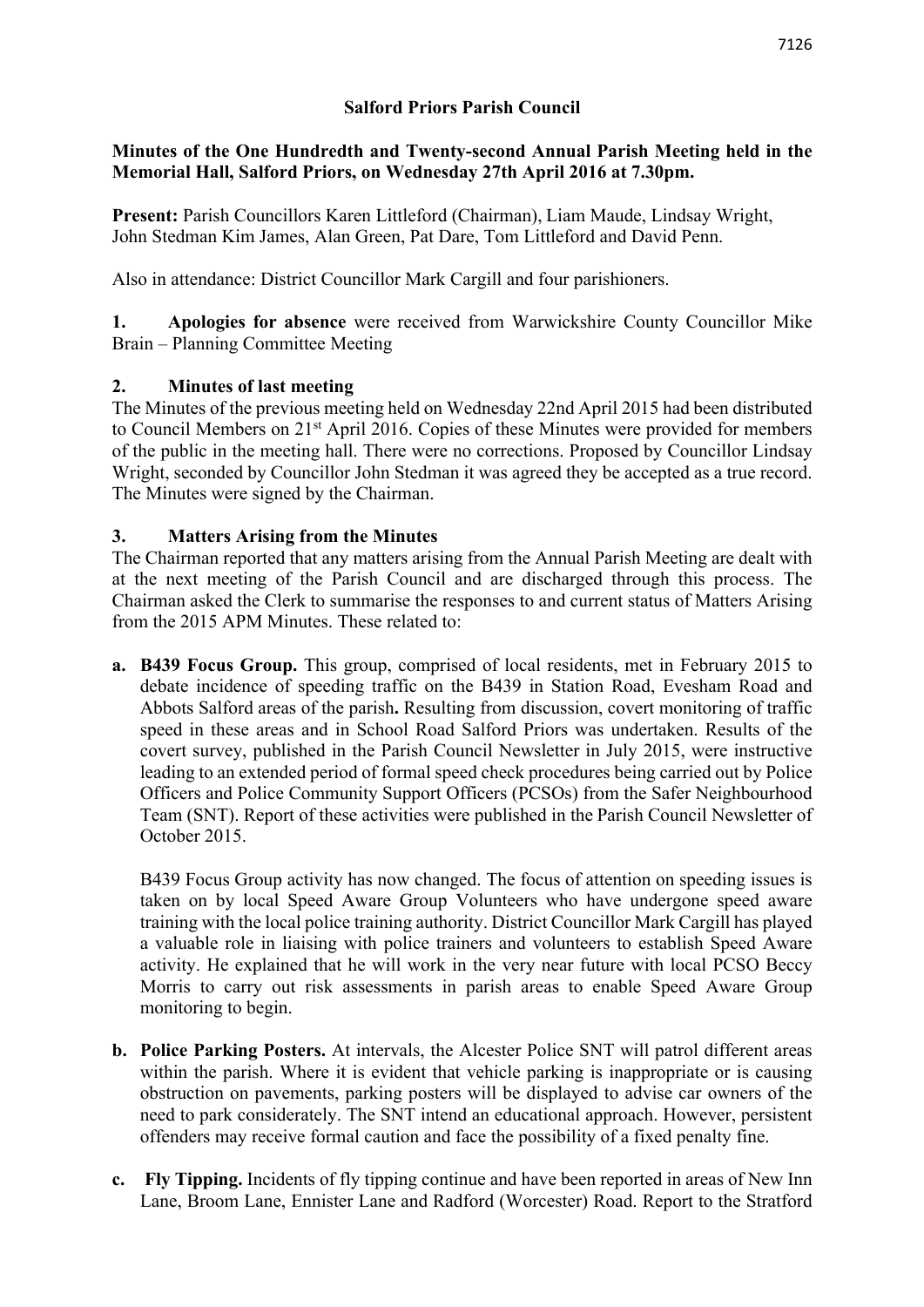District Council (SDC) Street Scene Team brings speedy response and this support is appreciated. Fly tipping remains a major problem in all areas of the country and is a significant burden on resources and taxpayers. Parishioners are encouraged to notify incidence of fly tipping to the Clerk or SDC direct. Prosecution of offenders seems unlikely unless the act of fly tipping is witnessed and note of persons/vehicles is made.

## **4. Salford Priors Parish Council – Chairman's Annual Report 2015 - 2016**

The Chairman read out the Chairman's Annual Report for the year 2015–2016. The Chairman's report highlighted principal events and activities which had arisen during the period of the report. In particular, the Chairmen reflected on Automatic External Defibrillator awareness training undertaken by parishioners. Team members from the West Midlands Ambulance Service NHS Foundation Trust and the Avon Valley Community First Responder Scheme were thanked for their very valuable support. The Chairman also passed on appreciation to volunteer parishioners and the local Police authority for their Speed Aware Team participation and training. Consultations had taken place focusing on issues such as upgrading facilities in the Playing Field, the Salford 7 Neighbourhood Development Plan and, of particular note in this period, the matter of Site 7 Salford Priors inclusion in the Warwickshire County Minerals Plan 2017-2032. The Parish Christmas Tree Illumination Event held on Saturday 28th November had again proved a great success despite testing weather conditions and arrangements for the forthcoming parish celebrations for HM The Queen's 90<sup>th</sup> Birthday were well underway.

A copy of the Annual Report is attached to these Minutes at Appendix A and will also be available on the community website.

## **5. Public Open Forum.**

The Chairman declared the meeting open to questions from the audience.

**a. Street Light Working Group.** A written question was submitted on behalf of Mr John Bradfield who was unable to attend through illness.

*"Now that the Parish Council have set up a Streetlight Working Group, will there be a review and possible survey of footway lighting needs in the whole parish?"(Abridged)*

The Chairman advised that the Street Light Working Group was evaluating a rolling programme of replacement of existing street lights allocating priority of reparative attention where there were especial concerns.

- **b. Vote of Thanks**. Mr Reg Stokes thanked the Parish Council for earlier support in connection with report about development on the Orchard Close Salford Priors site.
- **c. Planning Matters**. Mr John Barlow commented on the various planning issues under way and enquired about the progress of each.
	- i. **Core Strategy**. District Cllr Mark Cargill advised that there were no changes to the numbers envisaged. The SDC Core Strategy was likely to be finally presented in July 2016. There would be a 6 week consultation period.
	- ii. **Neighbourhood Development Plan (NDP)**. Cllr Kim James advised that the draft submission of the NDP would be with Stratford District Council (SDC) by the last week of April 2016. A 6 week consultation period would start in mid May 2016. This would be carried out by the District Council. An independent examination of the NDP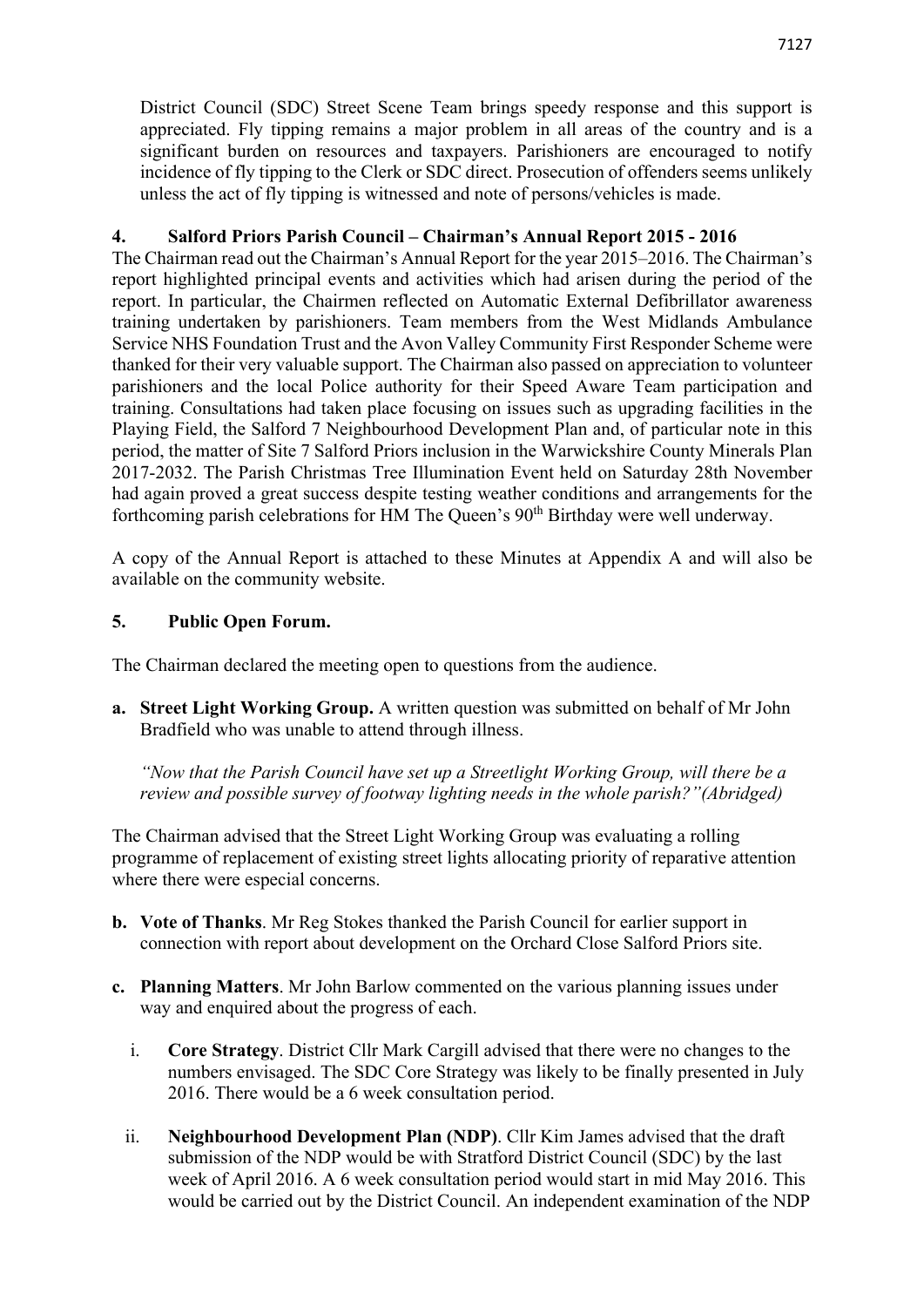was booked for July 2016. An NDP Referendum was anticipated in September or October 2016.

- iii. **Warwickshire County Minerals Plan 2017-2032**. Cllr Kim James advised that the outcome of the consultation period is awaited but thought it unlikely that the outcome would be known this year.
- iv. **Station Road Footways**. This topic was raised in relation to 14/01126/OUT Bovis Homes Development at Alamo Group Euro Ltd. Station Road Salford Priors. Cllr Kim James advised that these matters were not finalised. They were subject to Section 106 Conditions with responsibility lying between WCC Highways and Bovis Homes.
- **d. Public Attendance –Microphone Provision.** Mr Reg Stokes remarked upon:
	- i. The very minimal attendance by parishioners at the Annual Parish Meeting compared to significantly higher numbers being present in earlier years. He advocated focus on public relations activity to enhance community spirit.
	- ii. The benefits of installing microphones in the Memorial Hall to ensure that proceedings were able to be heard

Cllr John Stedman commented briefly on the impact on Council meeting attendance compared to earlier years of internet availability which enabled parishioners to access Council business online. The matter of reduced attendance was being experienced similarly in other nearby parishes.

Matters introduced by parishioners under Open Forum 5 (a)(b)(c)(d) will be included for discussion by Councillors at the next Ordinary Parish Council Meeting to be held on Wednesday 18<sup>th</sup> May 2016.

The Chairman thanked everyone for attending the Annual Parish Meeting and, there being no other business, closed the meeting at 8.05pm.

Signed........................................................ Date......................................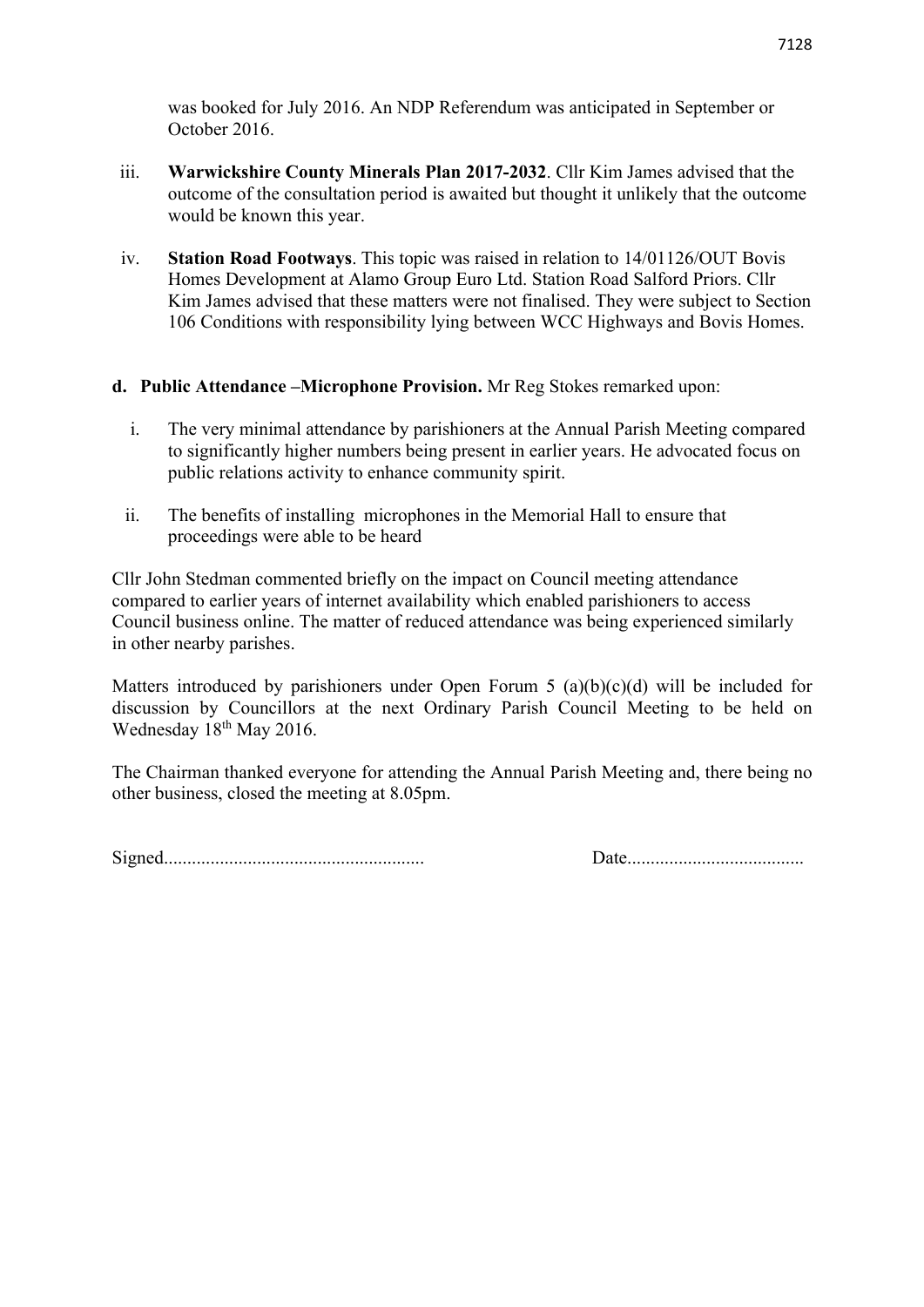## **Appendix A** - **Salford Priors Parish Council – Chairman's Annual Report 2015 – 2016**

# **Salford Priors Parish Council** ANNUAL REPORT 2015 - 2016



## **Period of Report**

This Annual Report covers the work of Salford Priors Parish Council for the period commencing 1st April 2015 and ending 31<sup>st</sup> March 2016.

## **Chairman's Introduction:**

Welcome to your Annual Parish Meeting. This is your meeting, providing all residents with the opportunity to voice their personal views, to ask questions and to make requests concerning future events and activities. The second year of my chairmanship has again been both challenging and rewarding and, although not quite as daunting as the first year, the learning curve continues and I would like to thank once again my fellow Councillors and the Clerk for their support, help, advice and patience.

# **Training and Neighbourhood Watch Scheme**

This reporting period has again been a busy 12 months proving to be very productive in regard to achieving four Automatic External Defibrillator awareness training sessions undertaken in the Memorial Hall at Salford Priors and the Baptist Church Hall in Dunnington. A total of 31 parishioners participated in defibrillator training provided on these occasions by team members from the West Midlands Ambulance Service NHS Foundation Trust and the Avon Valley Community First Responder Scheme. I would like to acknowledge and thank team members from those organisations for their very valuable support. Training of a different kind was undertaken by 4 volunteer parishioners who completed Community Speed Aware Team training delivered by the local Police authority. This opportunity was kindly enabled with support from District Councillor Mark Cargill whose liaison with local Police authorities provided impetus to this training opportunity. Congratulations and thank you to the four trained volunteers. Further volunteers are encouraged to come forward since additional Community Speed Aware Team members are needed to ensure success in this area of activity. Regeneration of the Salford Priors Parish Neighbourhood Watch Scheme is slowly coming together. Attendance of 2 parish representatives at a recent Stratford District Neighbourhood Watch Meeting provided an insight into significant changes in administration of Neighbourhood Watch Schemes, how this affects us as a rural community and how we might adapt Parish organisation to meet those challenges. Success of a Parish Neighbourhood Watch Scheme will be influenced by attracting volunteer participants across all Parish areas and by increased sign up to Parish E-News which will be a speedy and effective method of disseminating Police SNT crime bulletins. By way of encouragement for increased E-news membership, I want to assure parishioners that private E-mail addresses remain anonymous when transmitted through the E-News list. Signing up to Parish E-News is achieved by contacting the Clerk.

# **Public Consultations**

A 2 day public consultation was carried out in the TOPS Building at the end of October 2015 to consult on the proposed equipment upgrade of the playing field. The majority **who**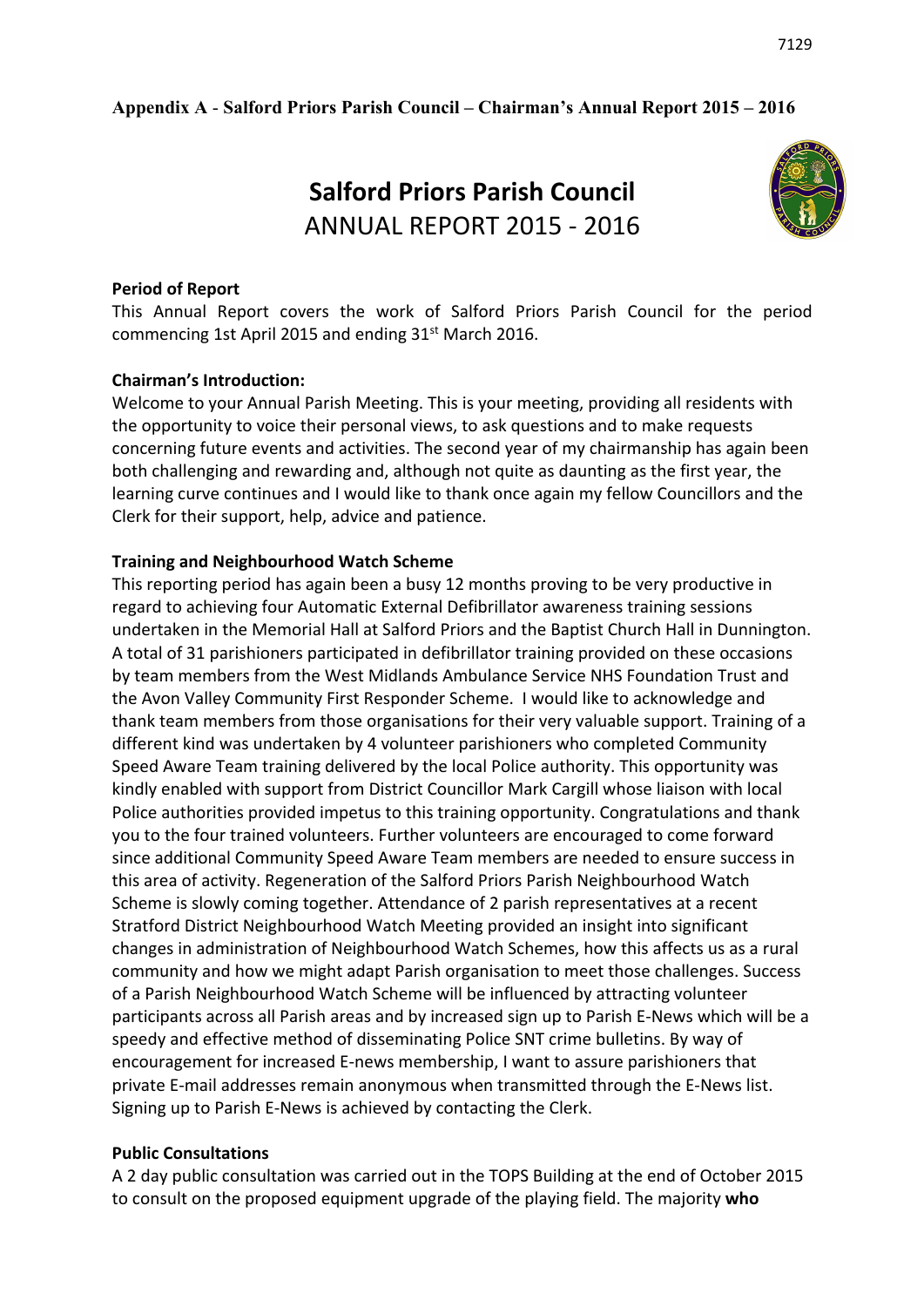attended supported provision of a multi- use games area (MUGA). Quotations are now being sourced from 4 major providers of this type of sports facility. Provision of a MUGA is hoped to be achieved later this year. At January's Parish Council Ordinary Meeting representatives from Cronin Development Consultancy spoke during open forum about possible housing development on land off the Evesham Road behind the Bell Public House. We await further news on this. The greatest concerns expressed and the largest turnout of parishioners was associated with the Extraordinary Parish Council Meeting in November 2015 when two representatives of Warwickshire County Council presented the DRAFT Warwickshire County Council Minerals Plan – Preferred Option and Policies 2017-2032. The DRAFT plan included reference to the area described as Site 7 Salford Priors. This encompassed the land owned by Warwickshire County Council on either side of School Road from its junction with Tothall Lane to the B4088 at Iron Cross. The meeting was attended by 107 parish residents who voiced their many concerns and strong objections to the inclusion of Site 7 Salford Priors in the DRAFT Minerals Plan. To progress these many concerns residents have formed an independent action group titled Salford Priors Against Gravel Extraction (SPAGE). On 30<sup>th</sup> November 2015, the Parish Council submitted a formal Statement of Objection to the Warwickshire County Council inclusion of Site 7 Salford Priors stating in its concluding paragraph: "*Salford Priors Parish Council strongly objects to the proposal for mineral extraction at Site 7 Salford Priors. The Council contend that quarrying operations on this site would be disastrous for the village with risks and disadvantage to all sections of the community and strongly urges its removal from the Warwickshire County Minerals Plan 2017-2032".* The outcome of the consultation period is awaited.

#### **Parish Council Meetings:**

The Parish Council have held 12 Ordinary Meetings, a Budget Preparation Meeting and 2 Extraordinary Meetings. A total of 203 members of the public attended meetings, with the largest number (107) attending the Extraordinary Meeting on 4<sup>th</sup> November 2015 regarding the Warwickshire County Council Draft Minerals Plan.

#### **Attendance by Councillors:**

| Councillor's attendance at these meetings has been: |       |                                  |       |                |
|-----------------------------------------------------|-------|----------------------------------|-------|----------------|
| Pat Dare<br>10/14                                   | 13/14 | Alan Green                       | 14/14 | Kim James      |
| Karen Littleford                                    | 14/14 | Tom Littleford                   | 11/14 | Liam           |
| Maude                                               | 10/14 |                                  |       |                |
| David Penn                                          | 14/14 | John Stedman                     | 11/14 | Lindsay Wright |
| 11/14                                               |       |                                  |       |                |
| District Councillor M Cargill -9/14                 |       | County Councillor M Brain - 6/14 |       |                |

#### **Parish Clerk:**

On behalf of the Parish Council, I would like to thank the Clerk, Mr Paul Mills for all his dedication and hard work during the last twelve months. Sadly, I also have to announce that Paul will be leaving us at the end of June to move closer to his family. It will be hard to replace Paul has his commitment to the council is first class. Paul has worked hard and achieved excellent working relationship with not only the parish councillors but also with the district and county councillors as well as the staff at both councils. We all wish him and his family well for the future. The Parish Council is actively seeking a replacement Clerk and hope a new appointed person will be in place in June 2016.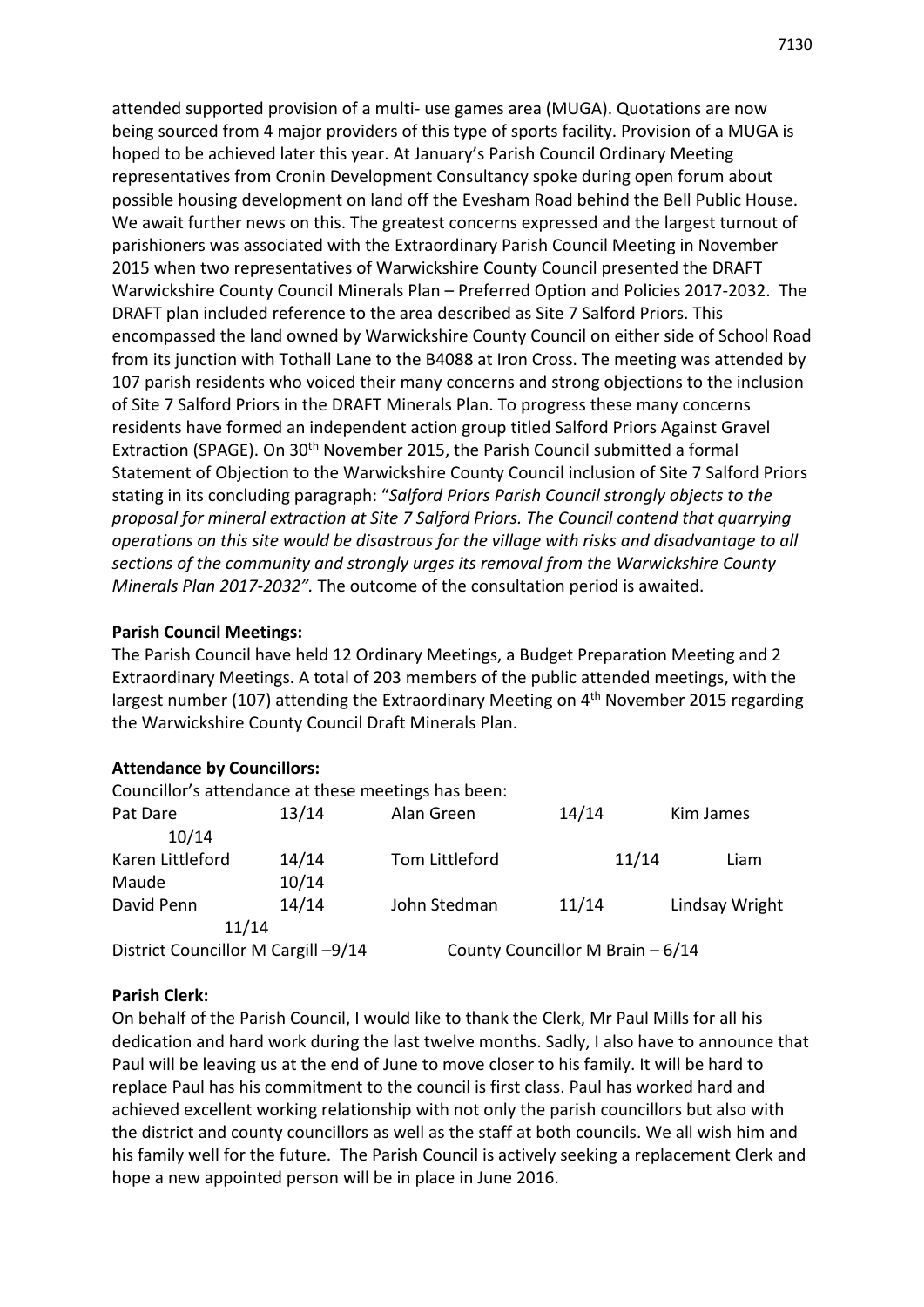#### **Salford 7 Neighbourhood Development Plan:**

Earlier this year the draft Neighbourhood Development Plan (NDP) went to public consultation. The NDP Development Group received a large number of responses which were carefully evaluated. The majority of comments received were supportive of the NDP. Two particular areas required further work and resulted in a questionnaire being delivered to all homes in the village of Salford Priors firstly regarding the proposed development of Orchard Farm on School Road and, secondly, an exhibition being held to seek views on a proposed development at Orchard Close off the Evesham Road. The NDP has now been revised and submitted to Stratford District Council. It is hoped the NDP referendum will take place later this year. The Parish NDP now carries weight in the planning process. The Parish Council wishes to thank all those parishioners and councillors who have worked so hard to progress the NDP to this stage.

## **Planning Applications:**

A total of 21 Planning applications were considered during the last 12 months. These included extensions to existing homes, tree removal and pruning, a single dwelling on a garden plot, a 5 dwelling development in Dunnington and an extension for St Matthews Church. Land behind the Alamo in Station Road Salford Priors has been sold to Bovis Homes who submitted their reserved matters planning application in January 2016. A Parish Council Extraordinary Meeting was convened on 27 January 2016 to view and comment formally on these plans. Twenty five members of the public attended the Extraordinary Meeting. An application to extend the use of Willow Caravan Park throughout the year was also received for consultation.

#### **Parish Christmas Tree Illumination Event:**

On Saturday 28th November, a very wet and windy evening, the second Parish Christmas Tree Illumination event took place. As in the previous year refreshments and a firework display were organised. On this occasion children from Salford Priors Primary School decorated wooden tree ornaments for the tree and a prize was awarded for the best from each year group. Around 100 brave parishioners attended the event which included community carol singing and attracted donations on the evening amounting to £193. Together with generous donations received from local businesses, a donation of £400 was presented to the newly opened Bidford Dementia Cafe. We are looking for volunteers to help organise this year's event, if you are interested either contact the clerk or myself either by phone or email.

## **Parish Celebrations for the Queens 90th Birthday:**

A Working Group of councillors and parishioners was set up in September 2015 to oversee arrangements to mark the historical significance of the day which will be celebrated on Saturday  $11<sup>th</sup>$  June 2016. The day aims to promote community spirit by bringing together a wide variety of resident groups and organisations from the seven settlements making up the Parish of Salford Priors. Events will start at lunchtime with a pig roast, hobby horse racing and tote along with a variety of stalls/games, grand raffle and refreshments. There will also be a Tea Dance for all budding strictly fans. In the evening there is a Party in Park with music from two local bands. The evening will close with a spectacular firework display. Please come along and support this event starting at 1pm on Saturday  $11<sup>th</sup>$  June come rain or shine.